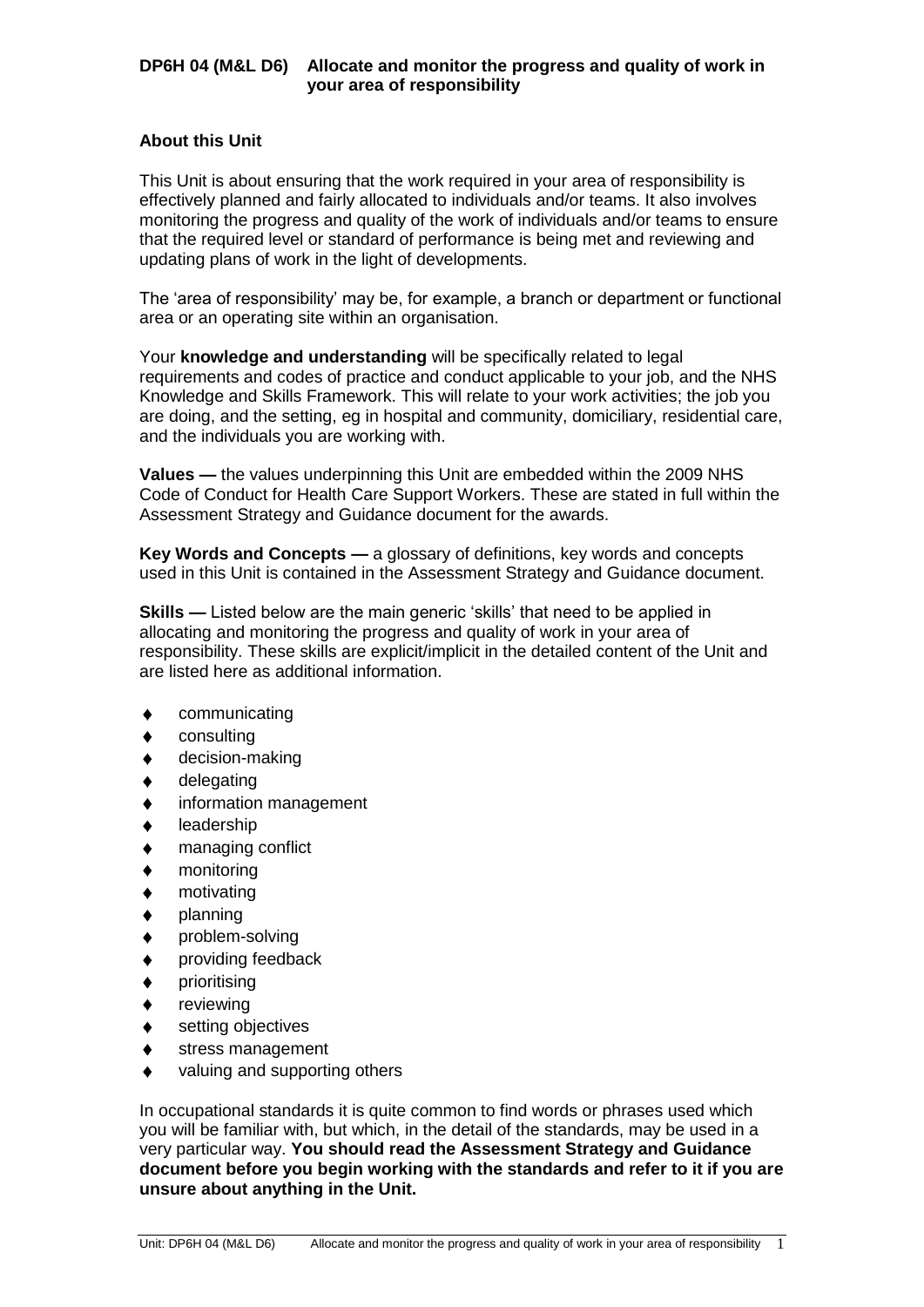**Specific Evidence Requirements for the Unit**

| It is essential that you adhere to the Evidence Requirements for this Unit |                                                                                                                                                                                                                                                                                                                                                                                                                                             |  |  |  |  |
|----------------------------------------------------------------------------|---------------------------------------------------------------------------------------------------------------------------------------------------------------------------------------------------------------------------------------------------------------------------------------------------------------------------------------------------------------------------------------------------------------------------------------------|--|--|--|--|
| SPECIFIC EVIDENCE REQUIREMENTS FOR THIS UNIT                               |                                                                                                                                                                                                                                                                                                                                                                                                                                             |  |  |  |  |
| <b>Simulation:</b>                                                         |                                                                                                                                                                                                                                                                                                                                                                                                                                             |  |  |  |  |
|                                                                            | Simulation is <b>NOT</b> permitted for any part of this Unit.                                                                                                                                                                                                                                                                                                                                                                               |  |  |  |  |
|                                                                            | The following forms of evidence ARE mandatory:                                                                                                                                                                                                                                                                                                                                                                                              |  |  |  |  |
|                                                                            | Direct Observation: Your assessor or expert witness must observe you in real work<br>activities. Their confirmation of your practice will provide evidence for a significant<br>amount of the performance criteria in this Unit. For example, how you motivate<br>individual and/or teams to complete the work they have been allocated and provide,<br>where requested and where possible, any additional support and/or resources to help |  |  |  |  |

completion **Professional discussion:** Describes your actions in a particular situation and reflect  $\blacklozenge$ on the reason(s) why you practice that way. **For example**, How to produce a plan of work for your area of responsibility, including how to identify any priorities or critical activities and the available resources.

**Competence of performance and knowledge could also be demonstrated using a variety of evidence from the following:**

- **Reflective Account:** These are written pieces of work which allow you to reflect on the  $\bullet$ course of action you took in a specific situation to identify any learning from the piece of work and to describe what you might do differently in the light of your new knowledge.
- **Questioning/professional discussion**: May be used to provide evidence of  $\blacklozenge$ knowledge, legislation, policies and procedures which cannot be fully evidenced through direct observation or reflective accounts. In addition your assessor/mentor or expert witness may also ask questions to clarify aspects of your practice.
- **Expert Witness**: A designated expert witness, eg a senior member of staff, may  $\blacklozenge$ provide a direct observation of your practice, or record a professional discussion they have held with you on a specific piece of practice.
- **Witness Testimony**: Can be a confirmation or authentication of the activities described  $\blacklozenge$ in your evidence which your assessor or mentor has not seen.
- **Products:** These can be any record that you would normally use within your normal  $\blacklozenge$ role, eg you should not put confidential records in your portfolio; they can remain where they are normally stored and be checked by your assessor and internal verifier.
- **Prior Learning:** You may be able to use recorded prior learning from a course of  $\blacklozenge$ training you have attended within the last two years. Discussion on the relevance of this should form part of your assessment plan for each Unit.
- **Simulation:** There may be times when you have to demonstrate you are competent in  $\blacklozenge$ a situation that does not arise naturally through your work role, eg dealing with violent or abusive behaviour. The Evidence Requirements in each Unit provide specific guidance regarding the use of simulation.

# **GENERAL GUIDANCE**

- Prior to commencing this Unit you should agree and complete an assessment plan with  $\blacklozenge$ your assessor which details the assessment methods you will be using, and the tasks you will be undertaking to demonstrate your competence.
- $\ddot{\bullet}$ Evidence must be provided for ALL of the performance criteria, ALL of the knowledge.
- The evidence must reflect the policies and procedures of your workplace and be linked to current legislation, values and the principles of best practice within the Health Care sector. This will include the National Service Standards for your areas of work.
- All evidence must relate to your own work practice.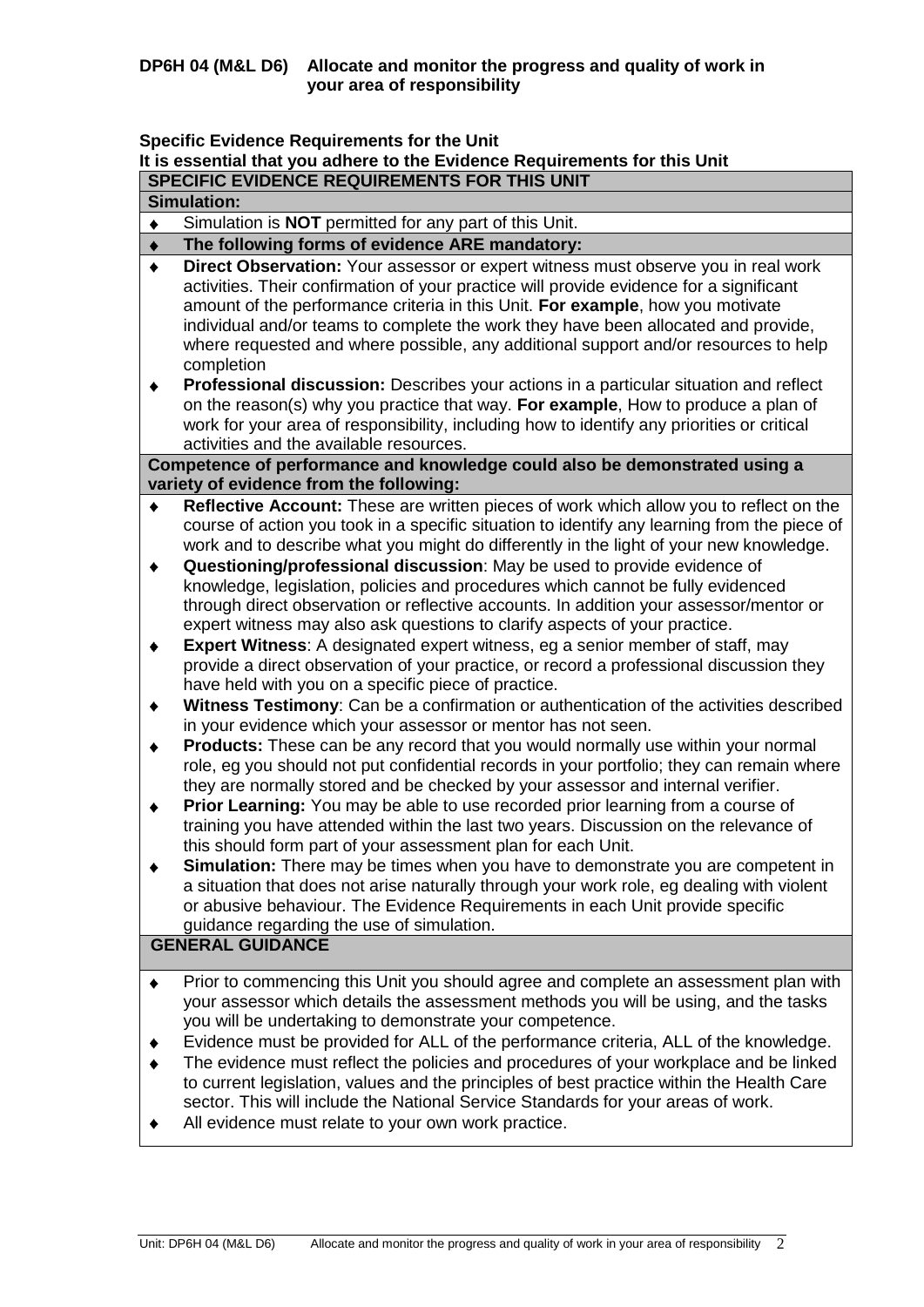## **KNOWLEDGE SPECIFICATION FOR THIS UNIT**

Competent practice is a combination of the application of skills and knowledge informed by values and ethics. This specification details the knowledge and understanding required to carry out competent practice in the performance described in this Unit.

When using this specification **it is important to read the knowledge requirements in relation to expectations and requirements of your job role**.

**You need to provide evidence for ALL knowledge points listed below. There are a variety of ways this can be achieved so it is essential that you read the 'knowledge evidence' section of the Assessment Guidance.**

|                 | You need to show that you know, understand and can apply in<br>practice:                                                                                                                                                                                                                                                             | <b>Enter</b><br><b>Evidence</b><br><b>Numbers</b> |  |  |  |  |
|-----------------|--------------------------------------------------------------------------------------------------------------------------------------------------------------------------------------------------------------------------------------------------------------------------------------------------------------------------------------|---------------------------------------------------|--|--|--|--|
|                 | General knowledge and understanding                                                                                                                                                                                                                                                                                                  |                                                   |  |  |  |  |
| 1               | How to select and successfully apply different methods for<br>communicating with people across an area of responsibility.                                                                                                                                                                                                            |                                                   |  |  |  |  |
| $\overline{2}$  | The importance of confirming/clarifying the work required in<br>your area of responsibility with your manager and how to do<br>this effectively.                                                                                                                                                                                     |                                                   |  |  |  |  |
| 3               | How to identify and take due account of health and safety<br>issues in the planning, allocation and monitoring of work.                                                                                                                                                                                                              |                                                   |  |  |  |  |
| 4               | How to produce a plan of work for your area of responsibility,<br>including how to identify any priorities or critical activities and<br>the available resources.                                                                                                                                                                    |                                                   |  |  |  |  |
| 5.              | How to identify sustainable resources and ensure their<br>effective use when planning the work for your area of<br>responsibility.                                                                                                                                                                                                   |                                                   |  |  |  |  |
| 6               | The importance of seeking views from people working in your<br>area and how to take account of their views in producing the<br>plan of work.                                                                                                                                                                                         |                                                   |  |  |  |  |
| $\overline{7}$  | The values, ethics, beliefs, faith, cultural conventions,<br>perceptions and expectations of any team members from a<br>different country or culture and how your own values, ethics,<br>beliefs, faith, cultural conventions, perceptions, expectations,<br>use of language, tone of voice and body language may appear<br>to them. |                                                   |  |  |  |  |
| 8               | Why it is important to allocate work to individuals and/or teams<br>on a fair basis and how to do so effectively.                                                                                                                                                                                                                    |                                                   |  |  |  |  |
| 9               | Why it is important that individuals and/or teams are briefed on<br>allocated work and the standard or level of expected<br>performance and how to do so effectively.                                                                                                                                                                |                                                   |  |  |  |  |
| 10              | The importance of showing individuals and/or teams how their<br>work fits with the vision and objectives of the area and those of<br>the organisation.                                                                                                                                                                               |                                                   |  |  |  |  |
| 11              | Ways of encouraging individuals and/or teams to ask<br>questions and/or seek clarification in relation to the work which<br>they have been allocated.                                                                                                                                                                                |                                                   |  |  |  |  |
| 12 <sub>2</sub> | Effective ways of regularly and fairly monitoring the progress<br>and quality of work of individuals and/or teams against the<br>standards or level of expected performance.                                                                                                                                                         |                                                   |  |  |  |  |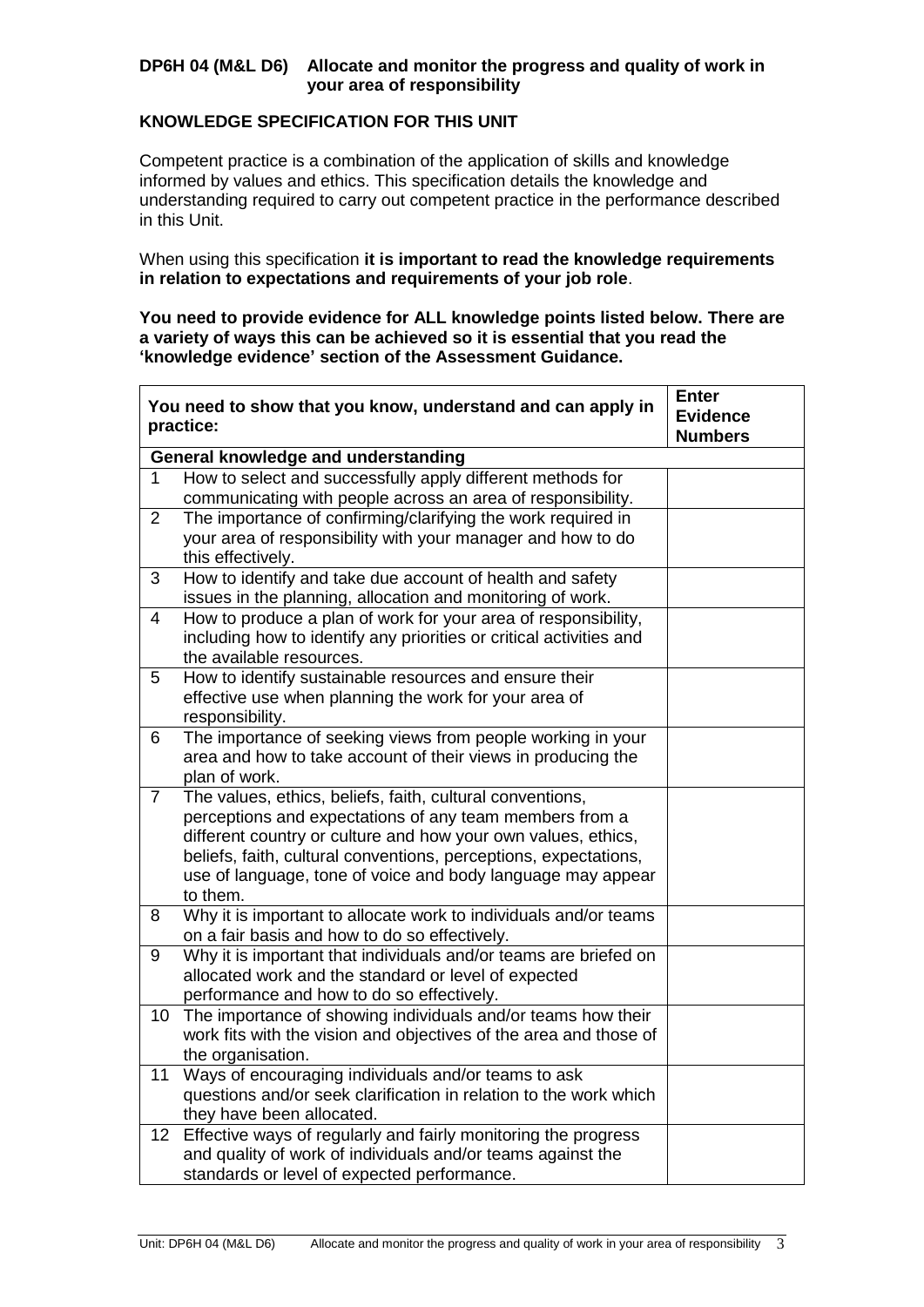|                | You need to show that you know, understand and can apply in<br>practice:                                                                                                                                                                                    | <b>Enter</b><br><b>Evidence</b><br><b>Numbers</b> |
|----------------|-------------------------------------------------------------------------------------------------------------------------------------------------------------------------------------------------------------------------------------------------------------|---------------------------------------------------|
|                | 13 How to provide prompt and constructive feedback to<br>individuals and/or teams.                                                                                                                                                                          |                                                   |
|                | 14 Why it is important to monitor your area for conflict and how to<br>identify the cause(s) of conflict when it occurs and deal with it<br>promptly and effectively.                                                                                       |                                                   |
|                | 15 How to take account of diversity and inclusion issues when<br>supporting and encouraging individuals and/or teams to<br>complete the work they have been allocated.                                                                                      |                                                   |
|                | 16 Why it is important to identify unacceptable or poor<br>performance by individuals and/or teams and how to discuss<br>the cause(s) and agree ways of improving performance with<br>them.                                                                 |                                                   |
| 17             | The type of problems and unforeseen events that may occur<br>and how to support individuals and/or teams in dealing with<br>them.                                                                                                                           |                                                   |
| 18             | The additional support and/or resources which individuals<br>and/or teams might require to help them complete their work<br>and how to assist in providing this.                                                                                            |                                                   |
| 19             | How to select and successfully apply different methods for<br>encouraging, motivating and supporting individuals and/or<br>teams to complete the work they have been allocated and<br>improve their performance, and for recognising their<br>achievements. |                                                   |
| 20             | How to log information on the ongoing performance of<br>individuals and/or teams and use this information for formal<br>performance appraisal purposes.                                                                                                     |                                                   |
| 21             | The importance of reviewing and updating plans of work for<br>your area in the light of developments, how to reallocate work<br>and resources and how to clearly communicate the changes to<br>those affected.                                              |                                                   |
|                | Industry/sector specific knowledge and understanding                                                                                                                                                                                                        |                                                   |
| $\mathbf 1$    | Industry/sector requirements for the development or<br>maintenance of knowledge, understanding and skills.                                                                                                                                                  |                                                   |
| $\overline{2}$ | Industry/sector specific legislation, regulations, guidelines,<br>codes of practice relating to carrying out work.                                                                                                                                          |                                                   |
|                | Context specific knowledge and understanding                                                                                                                                                                                                                |                                                   |
| 1              | The individuals and/or teams in your area of responsibility.                                                                                                                                                                                                |                                                   |
| $\overline{2}$ | The vision and objectives for your area of responsibility.                                                                                                                                                                                                  |                                                   |
| 3              | The vision and objectives of the overall organisation.                                                                                                                                                                                                      |                                                   |
| 4              | The work required in your area of responsibility.                                                                                                                                                                                                           |                                                   |
| $\overline{5}$ | The available resources for undertaking the required work.                                                                                                                                                                                                  |                                                   |
| 6              | The plan of work for your area of responsibility.                                                                                                                                                                                                           |                                                   |
| $\overline{7}$ | The organisation's written health and safety policy statement<br>and associated information and requirements.                                                                                                                                               |                                                   |
| 8              | Your organisation's policy and procedures in terms of personal<br>development.                                                                                                                                                                              |                                                   |
| 9              | Organisational standards or level of expected performance.                                                                                                                                                                                                  |                                                   |
| 10             | Organisational policies and procedures for dealing with poor<br>performance.                                                                                                                                                                                |                                                   |
| 11             | Organisational grievance and disciplinary policies and<br>procedures.                                                                                                                                                                                       |                                                   |
| 12             | Organisational performance appraisal systems.                                                                                                                                                                                                               |                                                   |
|                |                                                                                                                                                                                                                                                             |                                                   |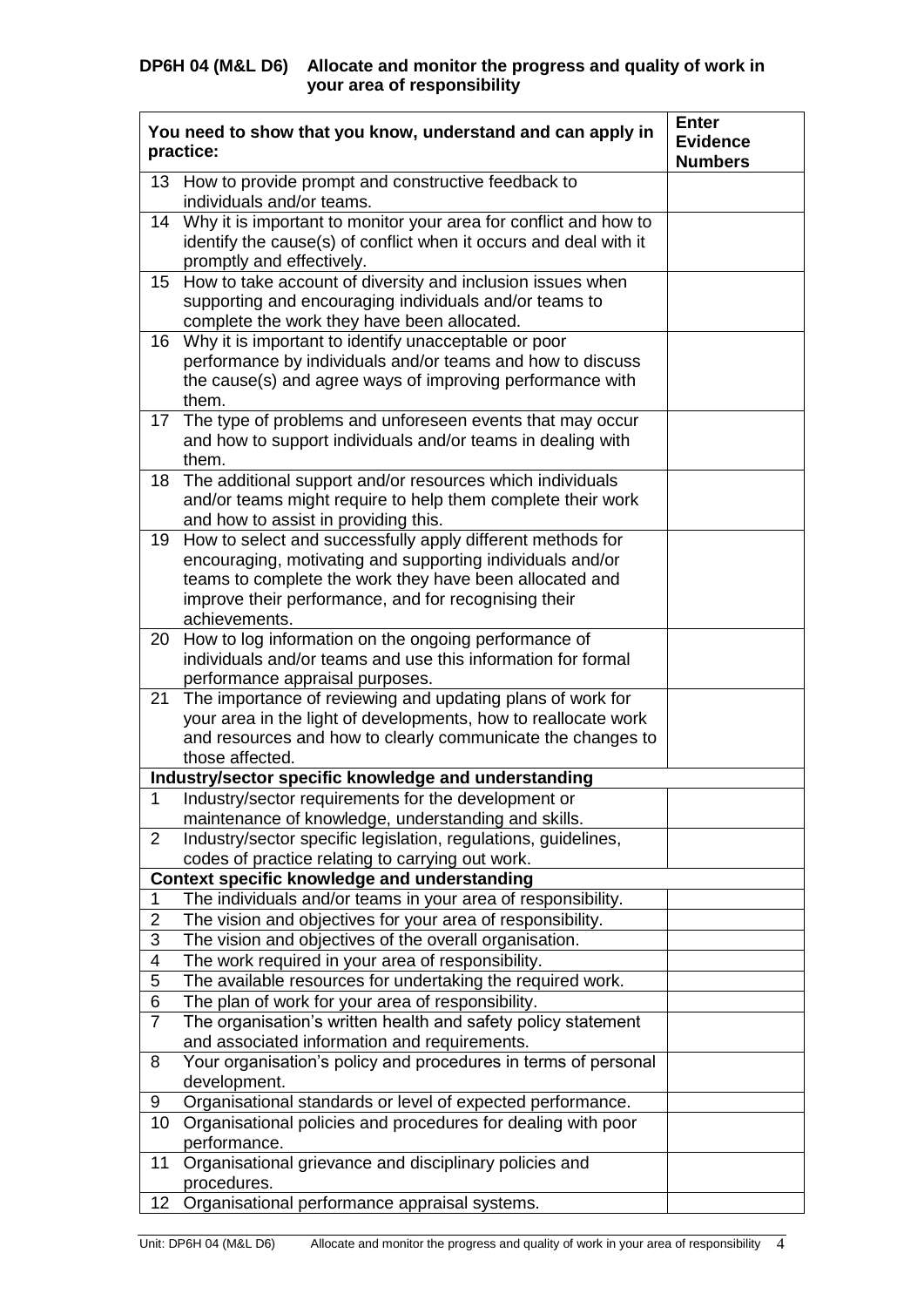| <b>Performance Criteria</b> |                                                                     |           |           |           |   |   |           |           |
|-----------------------------|---------------------------------------------------------------------|-----------|-----------|-----------|---|---|-----------|-----------|
|                             |                                                                     | <b>DO</b> | <b>RA</b> | <b>EW</b> | Q | Р | <b>WT</b> | <b>PD</b> |
| 1                           | Confirm the work required in your area                              |           |           |           |   |   |           |           |
|                             | of responsibility with your manager and                             |           |           |           |   |   |           |           |
|                             | seek clarification, where necessary, on                             |           |           |           |   |   |           |           |
|                             | any outstanding points and issues.                                  |           |           |           |   |   |           |           |
| $\overline{2}$              | Plan how the work will be undertaken,                               |           |           |           |   |   |           |           |
|                             | seeking views from people in your area                              |           |           |           |   |   |           |           |
|                             | of responsibility, identifying any                                  |           |           |           |   |   |           |           |
|                             | priorities or critical activities and                               |           |           |           |   |   |           |           |
|                             | making best use of the available                                    |           |           |           |   |   |           |           |
|                             | resources.                                                          |           |           |           |   |   |           |           |
| 3                           | Ensure that work is allocated to                                    |           |           |           |   |   |           |           |
|                             | individuals and/or teams on a fair basis                            |           |           |           |   |   |           |           |
|                             | taking account of skills, knowledge and                             |           |           |           |   |   |           |           |
|                             | understanding, experience and                                       |           |           |           |   |   |           |           |
|                             | workloads and the opportunity for                                   |           |           |           |   |   |           |           |
| 4                           | development.<br>Ensure that individuals and/or teams                |           |           |           |   |   |           |           |
|                             | are briefed on allocated work, showing                              |           |           |           |   |   |           |           |
|                             | how it fits with the vision and objectives                          |           |           |           |   |   |           |           |
|                             | for the area and the overall                                        |           |           |           |   |   |           |           |
|                             | organisation, and the standard or level                             |           |           |           |   |   |           |           |
|                             | of expected performance.                                            |           |           |           |   |   |           |           |
| 5                           | Recognise and seek to find out about                                |           |           |           |   |   |           |           |
|                             | differences in expectations and working                             |           |           |           |   |   |           |           |
|                             | methods of any team members from a                                  |           |           |           |   |   |           |           |
|                             | different country or culture and promote                            |           |           |           |   |   |           |           |
|                             | ways of working that take account of                                |           |           |           |   |   |           |           |
|                             | their expectations and maximise                                     |           |           |           |   |   |           |           |
|                             | productivity.                                                       |           |           |           |   |   |           |           |
| 6                           | Encourage individuals and/or team                                   |           |           |           |   |   |           |           |
|                             | members to ask questions, make                                      |           |           |           |   |   |           |           |
|                             | suggestions and seek clarification in                               |           |           |           |   |   |           |           |
|                             | relation to allocated work.                                         |           |           |           |   |   |           |           |
| 7                           | Monitor the progress and quality of the                             |           |           |           |   |   |           |           |
|                             | work of individuals and/or teams on a                               |           |           |           |   |   |           |           |
|                             | regular and fair basis against the                                  |           |           |           |   |   |           |           |
|                             | standard or level of expected<br>performance and provide prompt and |           |           |           |   |   |           |           |
|                             | constructive feedback.                                              |           |           |           |   |   |           |           |
| 8                           | Support individuals and/or teams in                                 |           |           |           |   |   |           |           |
|                             | identifying and dealing with problems                               |           |           |           |   |   |           |           |
|                             | and unforeseen events.                                              |           |           |           |   |   |           |           |
| 9                           | Motivate individual and/or teams to                                 |           |           |           |   |   |           |           |
|                             | complete the work they have been                                    |           |           |           |   |   |           |           |
|                             | allocated and provide, where requested                              |           |           |           |   |   |           |           |
|                             | and where possible, any additional                                  |           |           |           |   |   |           |           |
|                             | support and/or resources to help                                    |           |           |           |   |   |           |           |
|                             | completion.                                                         |           |           |           |   |   |           |           |
| 10 <sup>°</sup>             | Monitor your area for conflict,                                     |           |           |           |   |   |           |           |
|                             | identifying the cause(s) when it occurs                             |           |           |           |   |   |           |           |
|                             | and dealing with it promptly and                                    |           |           |           |   |   |           |           |
|                             | effectively.                                                        |           |           |           |   |   |           |           |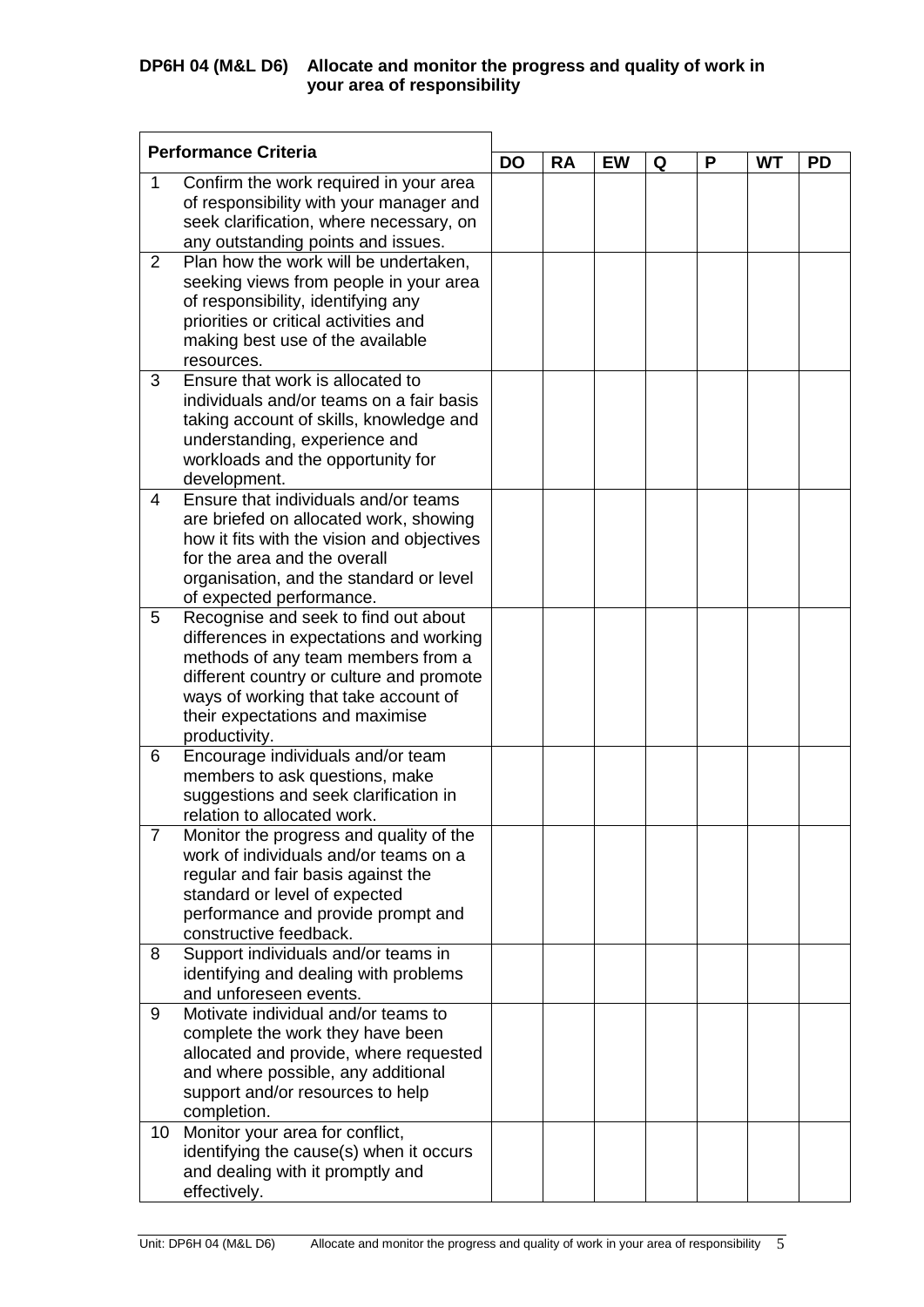| <b>Performance Criteria</b> |                                                    | <b>DO</b> |           |           |   |   |           |           |
|-----------------------------|----------------------------------------------------|-----------|-----------|-----------|---|---|-----------|-----------|
|                             |                                                    |           | <b>RA</b> | <b>EW</b> | Q | P | <b>WT</b> | <b>PD</b> |
| 11                          | Identify unacceptable or poor                      |           |           |           |   |   |           |           |
|                             | performance, discuss the cause(s) and              |           |           |           |   |   |           |           |
|                             | agree ways of improving performance                |           |           |           |   |   |           |           |
|                             | with individuals and/or teams.                     |           |           |           |   |   |           |           |
| 12 <sup>2</sup>             | Recognise successful completion of                 |           |           |           |   |   |           |           |
|                             | significant pieces of work or work                 |           |           |           |   |   |           |           |
|                             | activities by individuals and/or teams.            |           |           |           |   |   |           |           |
| 13                          | Use information collected on the                   |           |           |           |   |   |           |           |
|                             | performance of individuals and/or                  |           |           |           |   |   |           |           |
|                             | teams in any formal appraisals of<br>performance.  |           |           |           |   |   |           |           |
|                             | 14 Review and update plans of work for             |           |           |           |   |   |           |           |
|                             | your area, clearly communicating any               |           |           |           |   |   |           |           |
|                             | changes to those affected.                         |           |           |           |   |   |           |           |
|                             | <b>Behaviours</b>                                  |           |           |           |   |   |           |           |
| $\mathbf{1}$                | You recognise changes in                           |           |           |           |   |   |           |           |
|                             | circumstances promptly and adjust                  |           |           |           |   |   |           |           |
|                             | plans and activities accordingly.                  |           |           |           |   |   |           |           |
| $\overline{2}$              | You prioritise objectives and plan work            |           |           |           |   |   |           |           |
|                             | to make best use of time and                       |           |           |           |   |   |           |           |
|                             | resources.                                         |           |           |           |   |   |           |           |
| 3                           | You make time available to support                 |           |           |           |   |   |           |           |
|                             | others.                                            |           |           |           |   |   |           |           |
| 4                           | You take personal responsibility for               |           |           |           |   |   |           |           |
|                             | making things happen.                              |           |           |           |   |   |           |           |
| 5                           | You show an awareness of your own                  |           |           |           |   |   |           |           |
|                             | values, motivations and emotions.                  |           |           |           |   |   |           |           |
| 6                           | You show integrity, fairness and                   |           |           |           |   |   |           |           |
|                             | consistency in decision making.                    |           |           |           |   |   |           |           |
| $\overline{7}$              | You clearly agree what is expected of              |           |           |           |   |   |           |           |
|                             | others and hold them to account.                   |           |           |           |   |   |           |           |
| 8                           | You seek to understand people's                    |           |           |           |   |   |           |           |
|                             | needs and motivations.                             |           |           |           |   |   |           |           |
| 9                           | You take pride in delivering high quality<br>work. |           |           |           |   |   |           |           |
| 10                          | You are vigilant for possible risks and            |           |           |           |   |   |           |           |
|                             | hazards.                                           |           |           |           |   |   |           |           |
| 11                          | You encourage and support others to                |           |           |           |   |   |           |           |
|                             | make the best use of their abilities.              |           |           |           |   |   |           |           |
| 12 <sub>2</sub>             | You use a range of leadership styles               |           |           |           |   |   |           |           |
|                             | appropriate to different people and                |           |           |           |   |   |           |           |
|                             | situations.                                        |           |           |           |   |   |           |           |

*PD* = *Professional Discussion*

*DO = Direct Observation RA = Reflective Account Q = Questions*

*EW = Expert Witness P = Product (Work) WT = Witness Testimony*